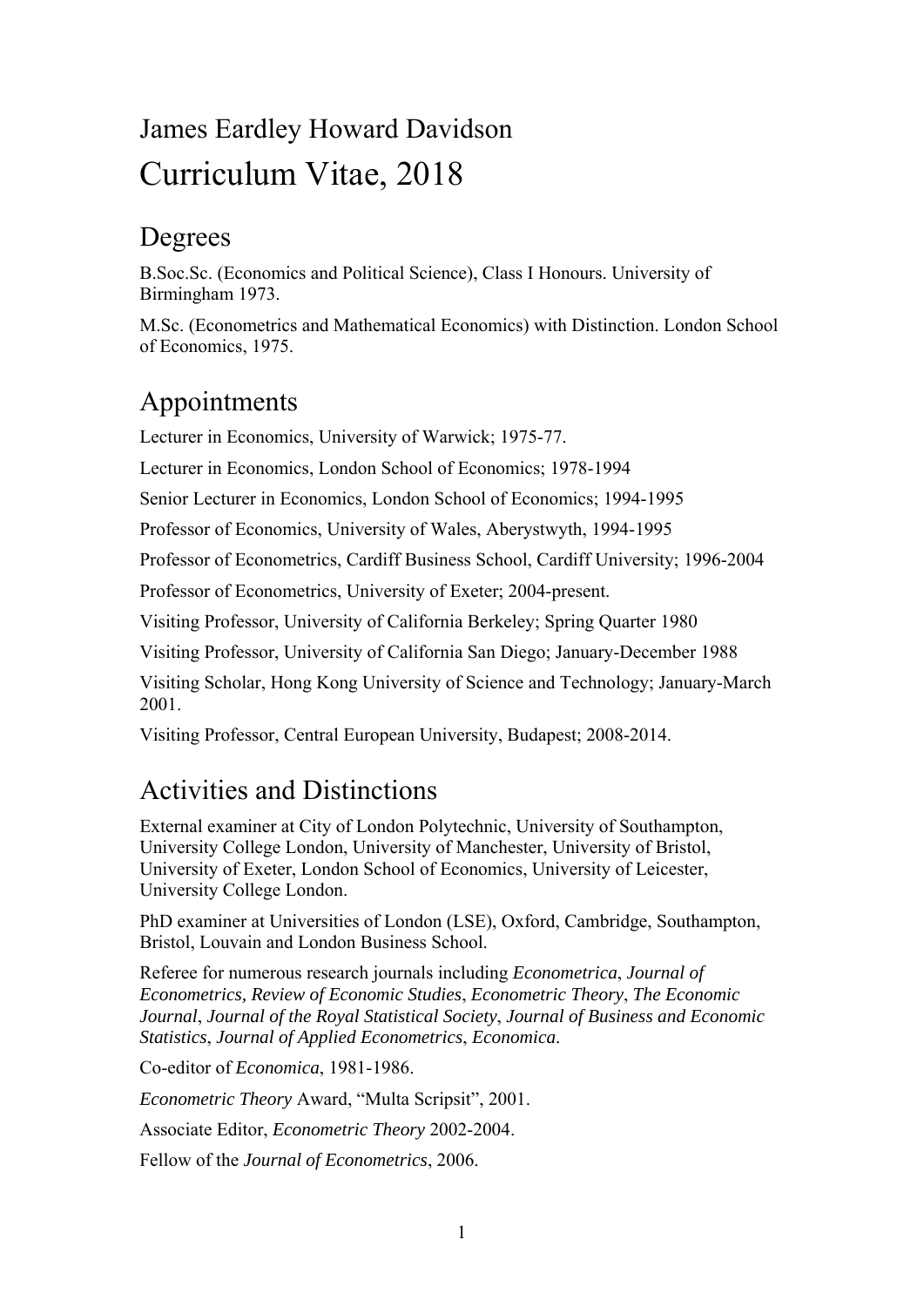Guest Editor, *Journal of Econometrics* Annals Issue, 110(2) October 2002: Proceedings of the Cardiff Conference on Long Memory and Nonlinear Time Series, July 2000.

Programme Committee Member, Econometric Society European Meetings: Santiago de Compostela 1999, Lausanne 2001, Venice 2002, Stockholm 2003, Madrid 2004, Vienna 2006.

### Research Grants

Suntory-Toyota Centre for Economics and Related Disciplines (LSE) 1979-1981

ESRC Macroeconomic Forecasting Consortium, 1982-1986

ESRC Macroeconomic Forecasting Consortium, 1987-1991

ESRC "Understanding the Evolving Macroeconomy" Programme 1999-2003

ESRC "Specification Tests for Nonlinear Time Series", 2008-10

### Conference and Workshop Presentations (selected):

Econometric Society World Congresses: 1985, 1990, 1995, 2000, 2005, 2015.

Econometric Society European Meetings: 1978, 1979, 1981, 1983, 1984, 1986, 1989, 1991, 1993, 1996, 1997, 1998, 1999, 2001, 2002, 2003, 2004 (discussant), 2006, 2007, 2008, 2009.

ESRC Econometric Study Group: 1995, 1996, 1997, 1999, 2001, 2002

ERC/ METU Conference (Ankara) 2001

CRDE Conference on Resampling in Econometrics (Montreal) 2001

MMF/UEM Conference (Warwick) 2001, 2002

NSF/NBER Time Series Conference (Philadelphia) 2002

Workshop, "Econometric Time Series Analysis – Methods and Applications" University of Linz, Austria 2003

ESF/EMM Time Series Conference, Alghero Sardinia, September 2004

URCT Conference, University of the Algarve, Faro, Portugal, October 2005

Workshop on Long Memory, CREATES University of Aarhus, June 2007

Conference in Honour of Sir David Hendry, Oxford August 2007

EC<sup>2</sup> Conference, University of the Algarve, Faro, Portugal, December 2007

Conference in Honour of Paul Newbold, Granger Centre, University of Nottingham, September 2007

Econometric Society Far Eastern Meeting, July 2008.

NBER-NSF Time Series Conference Aarhus, September 2008

Conference in Honour of Timo Teräsvirta, CREATES, University of Aarhus, June 2012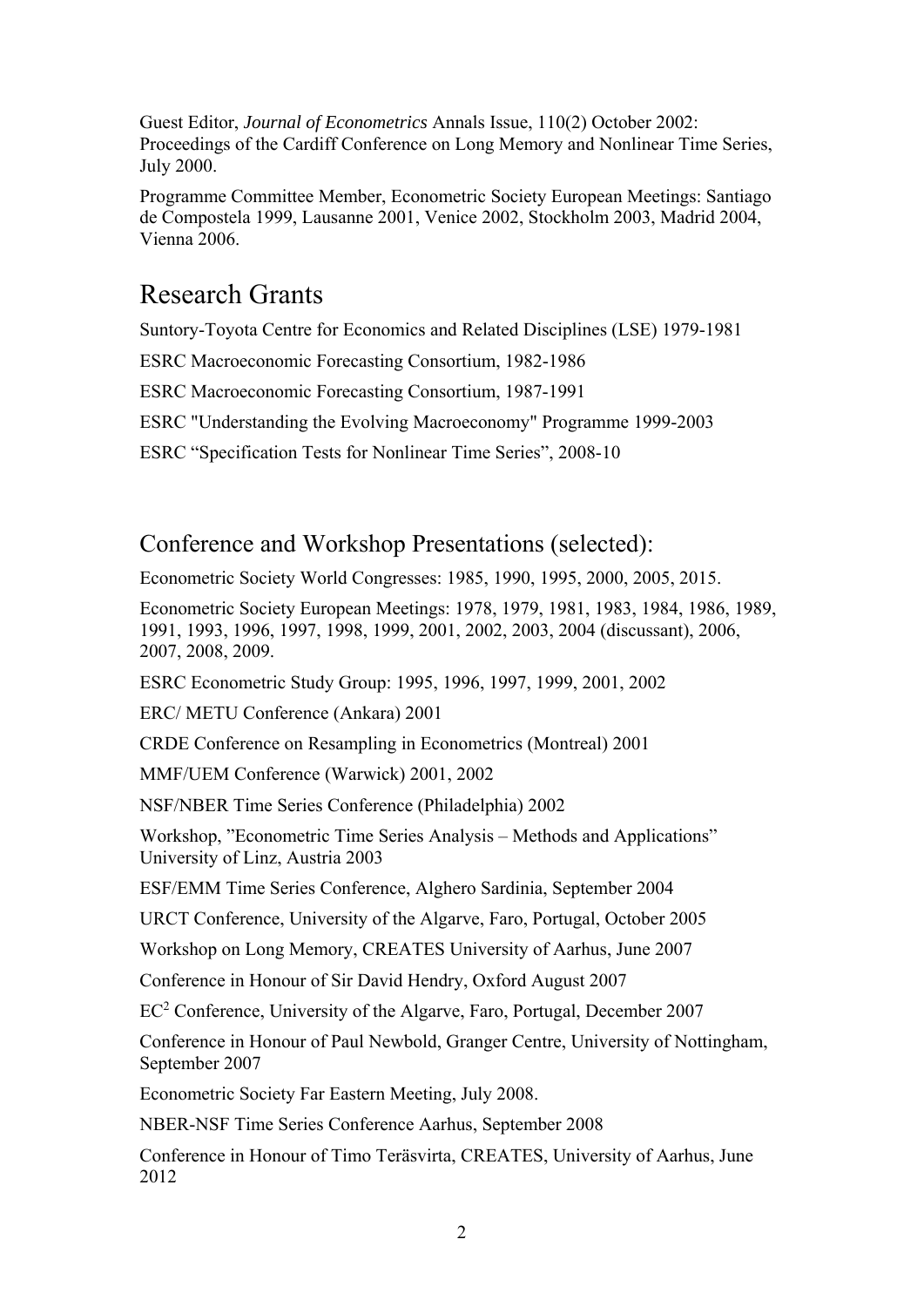Workshops on Long Memory, CREATES University of Aarhus, June 2011, June 2013, October 2015.

## Publications

### Books:

*Stochastic Limit Theory*. Oxford University Press: Advanced Texts in Econometrics, 1994. ISBN:0-19-877402-8 (hb.), 0-19-877403-6 (pb.).

This book is available online as one of the 200 titles of OUP's Oxford Scholarship Online initiative.

- *Econometric Theory*. Blackwell Publishers, 2000. ISBN: 0-631-17837-6 (hb.), 0-631- 21584-0 (pb.)
- *Introduction to Econometric Theory*, Hoboken, NJ : John Wiley & Sons, Inc. (2018). ISBN 9781119484882 (cloth), ISBN 9781119484929 (epub).

### Chapters in Books:

- "The Small Sample Properties of Estimators of the Moving Average Process", Chapter 2 of *Proceedings of the Econometric Society European Meeting 1979: Selected Econometric Papers in Honour of Stefan Valavanis*, ed. E. G. Charatsis, North Holland 1981.
- "Money disequilibrium: some further results with a monetary model of the UK", Chapter 6 of *The Operation and Regulation of Financial Markets*, eds. Charles Goodhart, David Llewellyn and David Currie, Macmillan, 1987.
- "Sampling Theory with Dependent Observations, Asymptotic", entry for *Encyclopaedia of the Statistical Sciences*, eds. N. Johnson and S. Kotz, John Wiley 1988.
- "Bootstrap tests for fractional cointegration: a reappraisal of the relationship between government popularity and economic performance in the UK" in *New Trends in Macroeconomics*, eds. C. Diebolt and C. Kyrtsou, Springer Verlag (2005)
- "Asymptotic Methods and Functional Central Limit Theorems" for *Palgrave Handbooks of Econometrics: Vol. 1 Econometric Theory* edited by T. C. Mills and K. Patterson, Palgrave-Macmillan (2005) .
- "Error Correction Mechanisms", entry for *International Encyclopaedia of the Social Sciences* Macmillan Reference/Thompson (2007)
- "When is a time series I(0)?" Chapter 13 of *The Methodology and Practice of Econometrics*, a festschrift for David F. Hendry edited by Jennifer Castle and Neil Shepherd, Oxford University Press (2009)
- "Cointegration and Error Correction", Chapter 8 of *Handbook of Empirical Methods in Macroeconomics*, eds. Michael Thornton and Nigar Hashimzade, Edward Elgar. 2013.
- "Consistent testing of functional form in time series models" (with Andreea Halunga)*,* Chapter 2 of *Essays in Nonlinear Time Series Econometrics,* eds. Niels Haldrup, Pentti Saikkonen and Mika Meitz (Oxford University Press, 2014)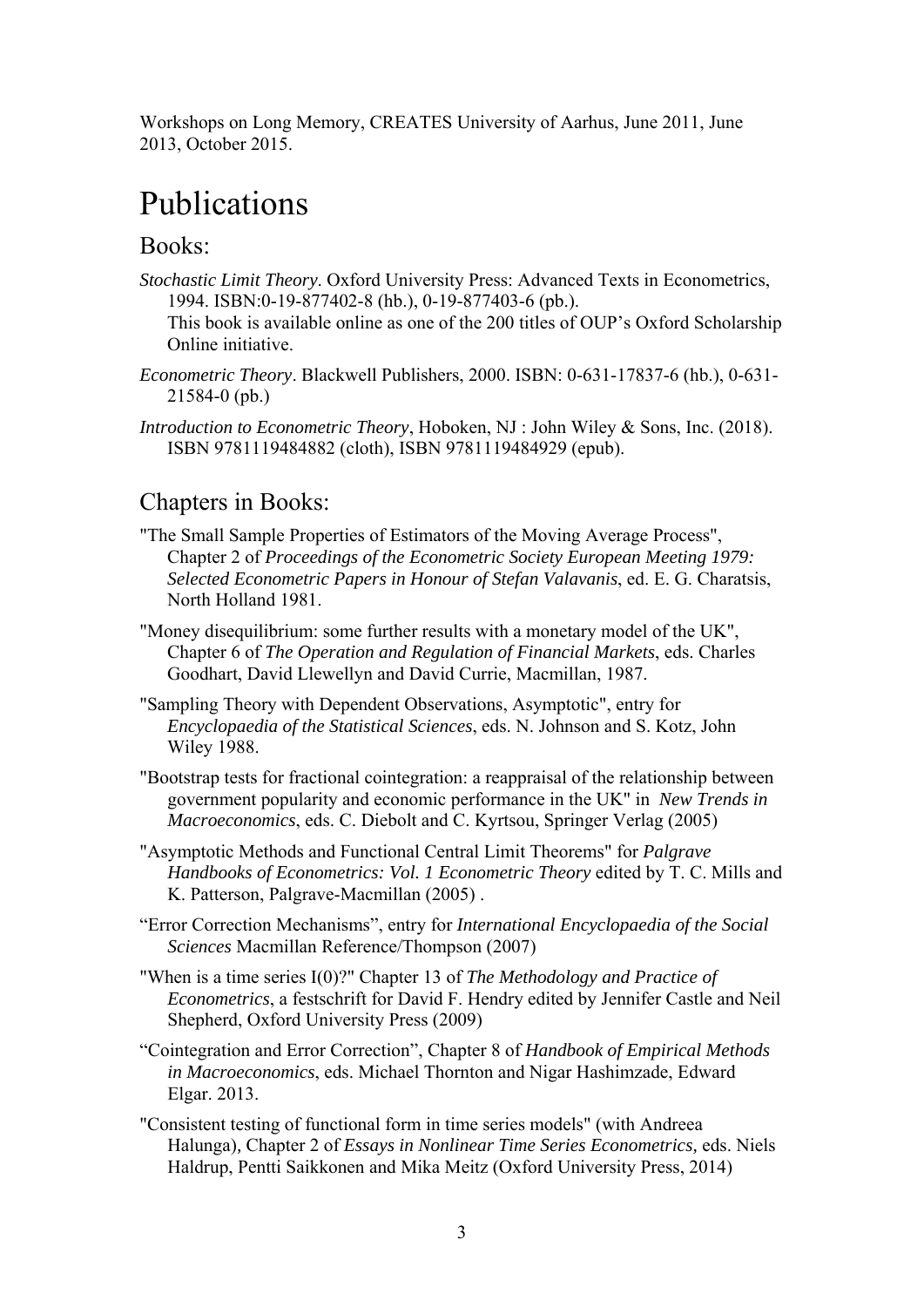#### Refereed Journal Articles:

- "Econometric modelling of the aggregate time series relationship between consumer expenditure and income in the United Kingdom" (with D. F. Hendry, F. Srba and S. Yeo), *The Economic Journal* 88 (December 1978), 661-92.
- "Interpreting econometric evidence: the behaviour of consumers' expenditure in the UK" (with D. F. Hendry), *European Economic Review* 16 (May 1981), 177-92.
- "Problems with the estimation of moving average processes", *Journal of Econometrics* 16,3 (August 1981), 295-310.
- "Econometric modelling of the sterling effective exchange rate", *Review of Economic Studies* (1985) LII, 231-40.
- "FIML Estimation of Models with Changes of Regime and Covariance Restrictions", *Economics Letters* 18 (1985) 27-30.
- "Buffer Stock Models of the Monetary Sector" (with Jonathan Ireland, University of Strathclyde), *National Institute Economic Review* 121, August 1987.
- "Buffer stocks, credit and aggregation effects in the demand for broad money: theory and an application to the U.K. personal sector" (with Jonathan Ireland, University of Strathclyde), *Journal of Policy Modelling* 12,2 (1990) 349-76.
- "The cointegration properties of vector autoregression models", *Journal of Time Series Analysis* 12,1 (1991) 41-62.
- "Cointegration in recursive systems" (with Stephen Hall, Imperial College School of Management), *Economic Journal* RES/AUTE 1990 Conference Supplement, 101 (March 1991) 239-51.
- "The central limit theorem for globally nonstationary near-epoch dependent functions of mixing processes", *Econometric Theory* 8,3 (1992) 313-29.
- "An L1-convergence theorem for heterogeneous mixingale arrays with trending moments", *Statistics & Probability Letters* 16 (1993) 301-304.
- "The central limit theorem for globally nonstationary near-epoch dependent functions of mixing processes: the asymptotically degenerate case", *Econometric Theory* 9,3 (1993) 402-12.
- "Identifying cointegrating regressions by the rank condition", *Oxford Bulletin of Economics and Statistics* 56, 1, (February 1994), 103-08.
- "Modelling the UK gilt-edged market" (with G. Madonia, and P. Westaway, Bank of England), *Journal of Applied Econometrics* 9,3 (July-Sept 1994) 231-54.
- "Strong laws for dependent and heterogeneous processes: a synthesis of new and recent results" (with Robert de Jong, Michigan State University), *Econometric Reviews* 16,3 (1997) 251-79
- "Modelling political popularity: an analysis of long range dependence in opinion poll series" (with David Byers and David Peel, Cardiff Business School), *Journal of the Royal Statistical Society* Series A 160,3 (1997) 471-90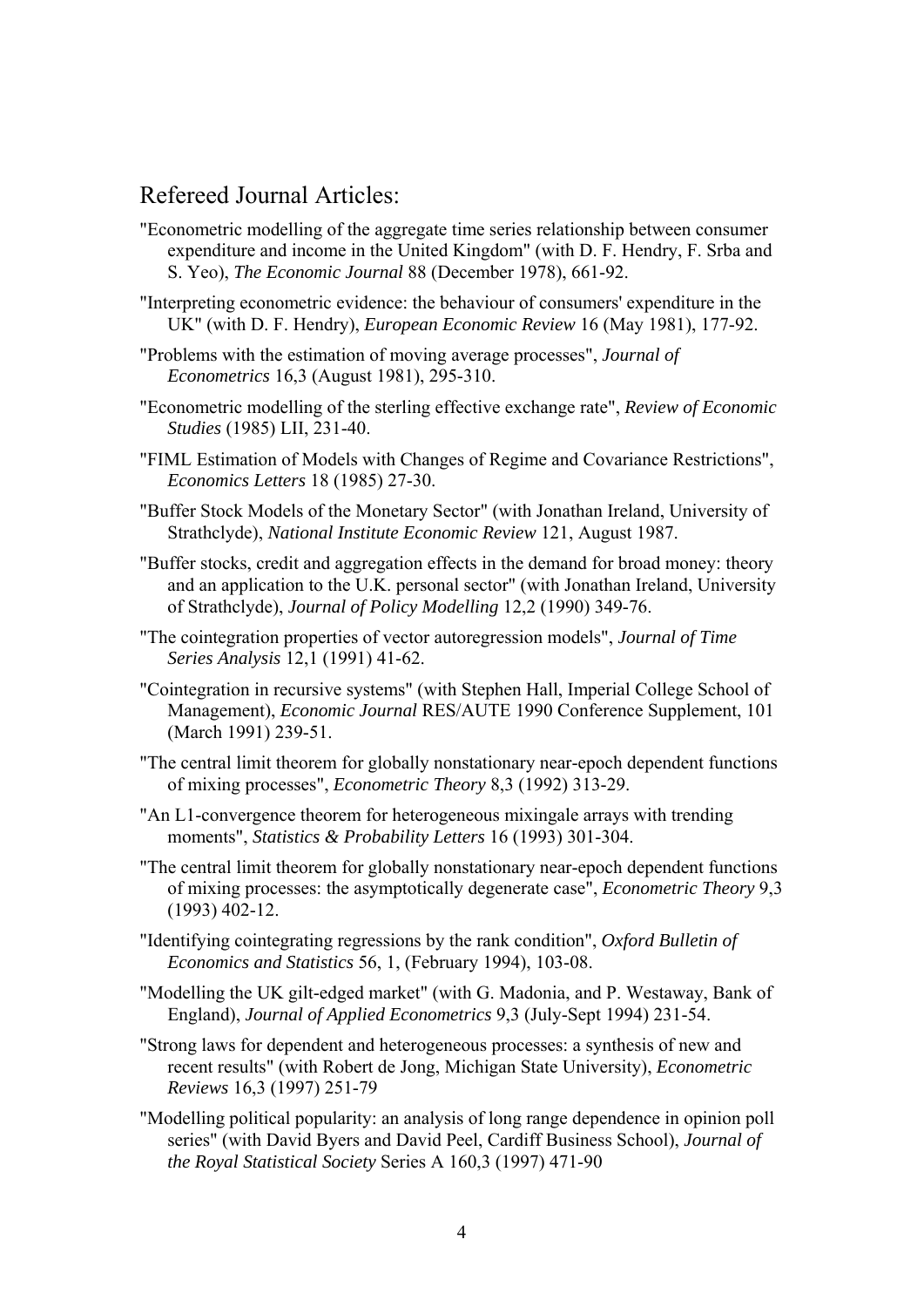- "A nonlinear error correction mechanism based on the bilinear model" (with David Peel, Cardiff Business School), *Economics Letters*. 58, 2 (February 1998) 165-70.
- "A Wald test of restrictions on the cointegrating space based on Johansen's estimator", *Economics Letters* 59,2 (1998) 183-87.
- "Structural relations, cointegration and identification: some simple results and their application", *Journal of Econometrics* 87 (1998), 87-113. This paper was ranked 3rd by number of downloads from the *Journal of Econometrics* website; all issues up to end Nov. 1999, as well as for April 1999- March 2000.
- "The dynamics of aggregate political popularity: evidence from eight countries" (with David Byers and David Peel) *Electoral Studies* 19,1 (1999) 49-62
- "Consistency of kernel estimators of heteroscedastic and autocorrelated covariance matrices" (with Robert de Jong, Michigan State University). *Econometrica* 68,2 (2000) 407-24
- "The functional central limit theorem and weak convergence to stochastic integrals I: weakly dependent processes" (with Robert de Jong, Michigan State University) *Econometric Theory* 16, 5 (2000) 621-42.
- "The functional central limit theorem and weak convergence to stochastic integrals II: fractionally integrated processes" (with Robert de Jong, Michigan State University) *Econometric Theory* 16, 5 (2000) 643-66
- "Establishing conditions for the functional central limit theorem in nonlinear and semiparametric time series processes", *Journal of Econometrics* 106 (2002) 243- 269
- "Establishing conditions for the functional central limit theorem in nonlinear and semiparametric time series processes: Corrigendum" *Journal of Econometrics* 110(1) (2002) 103-204.
- "Modelling political popularity: a correction" (with David Byers and David Peel, Cardiff University) *Journal of the Royal Statistical Society* Series A (2002) 165, Part 1 pp 187-89.
- "Consistency of kernel variance estimators for sums of semiparametric linear processes" (with Robert de Jong), *Econometrics Journal* (2002) 5, pp 160-175.
- "A model of fractional cointegration, and tests for cointegration using the bootstrap" *Journal of Econometrics* (2002) 110(2) 187-212.
- "Long memory and nonlinear time series" (Introduction to JoE Annals Issue, with Timo Teräsvirta), *Journal of Econometrics* (2002) 110(2), 105-112
- "Moment and memory properties of linear conditional heteroscedasticity models, and a new model" *Journal of Business and Economics Statistics* (2004) 22 (1), pp 16-29.
- "Forecasting Markov-switching dynamic, conditionally heteroscedastic processes", *Statistics and Probability Letters* (2004) 68(2) 137-147
- "Generating schemes for long memory processes: regimes, aggregation and linearity" (with Philipp Sibbertsen). *Journal of Econometrics*. (2005) 128 (2) 253-282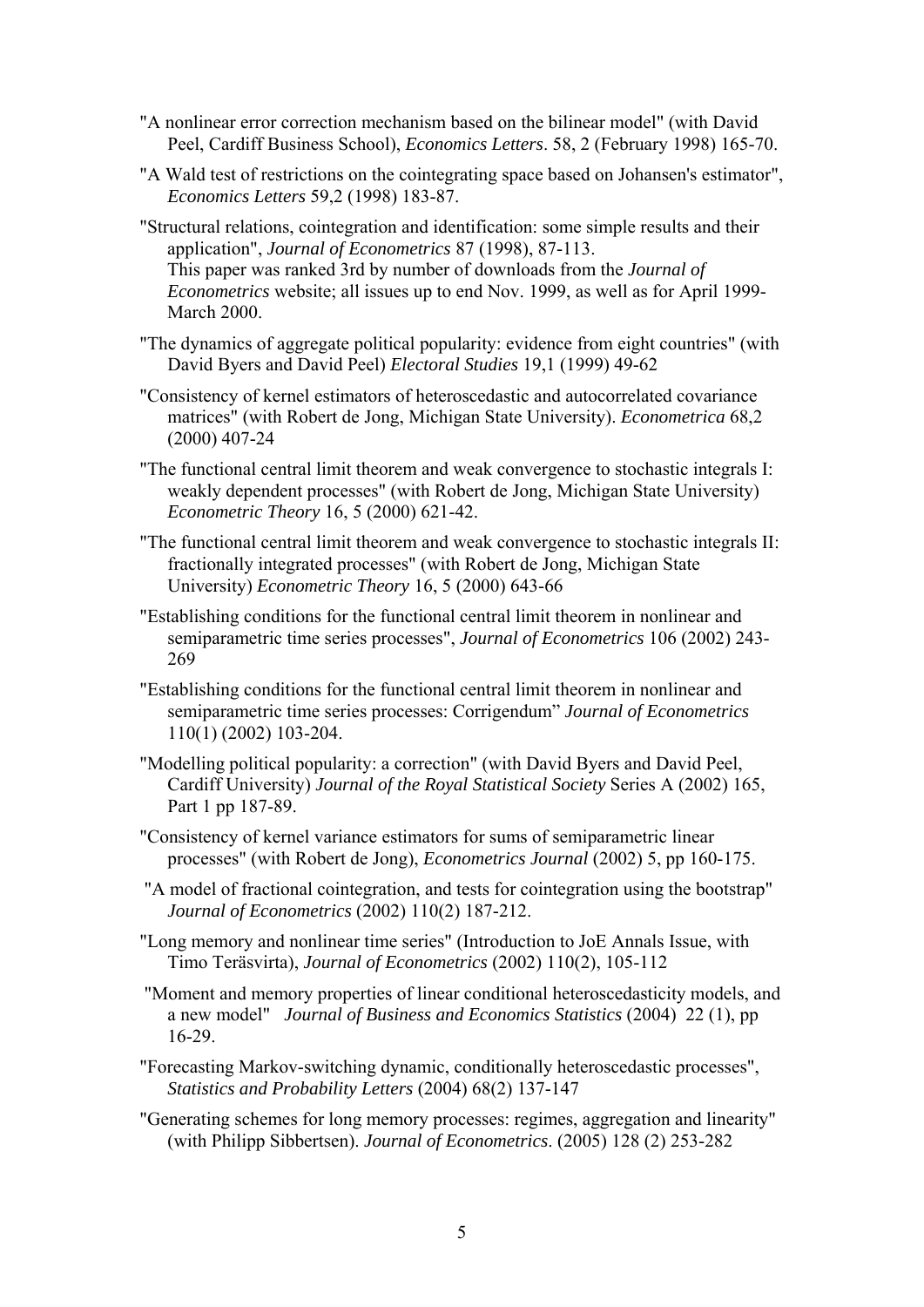- "Support for Governments and Leaders: Fractional Cointegration Analysis of Poll Evidence from the UK, 1960-2004." (with David Byers and David Peel) *Studies in Nonlinear Dynamic and Econometrics* 10.1 (2006)
- Alternative bootstrap procedures for testing cointegration in fractionally integrated processes" *Journal of Econometrics* (2006) 133 (2) 741-777
- "Implementing the wild bootstrap using a two-point distribution", (with Andrea Monticini and David Peel) *Economics Letters* (2007) 96(3), 309-315
- "The long memory model of political support: some further results" (With David Byers and David Peel) *Applied Economics* (2007) 29(20) 2547-2552.
- "Alternative Frequency and Time Domain Versions of Fractional Brownian Motion" (with Nigar Hashimzade) *Econometric Theory* (2008) 24(1), 256-293.
- "A General Bound for the Limiting Distribution of Breitung's Statistic", (with Jan Magnus and Jan Wiegerinck) *Econometric Theory*, 24(5), October 2008, pp 1443- 1455
- "Tests of Bias in Log-Periodogram Regression" (with Philipp Sibbertsen) *Economics Letters* 102 (2009), 83-86.
- "Type I and type II fractional Brownian motions: a reconsideration" (with Nigar Hashimzade) *Computational Statistics and Data Analysis* 53(6) (2009) 2089-2106
- "Representation and Weak Convergence of Stochastic Integrals with Fractional Integrator Processes", (with Nigar Hashimzade) *Econometric Theory* 25 (6) (2009) 1589-1624.
- "Tests for cointegration with structural breaks based on subsamples" (with Andrea Monticini). *Computational Statistics and Data Analysis* 54 (11) (2010) 2498- 2511.
- "A test of the long-memory hypothesis based on self-similarity" (with Dooruj Rambaccussing) *Journal of Time Series Econometrics* 7(2) (2015) 115-142.

"Time series modelling of paleoclimate data" (with David Stephenson and Alemtsehai Turasie*)*, *Environmetrics* 27(1) (2016) 55-65

"Strict stationarity, persistence and volatility forecasting in  $ARCH(\infty)$  processes" (with Xiaoyu Li) *Journal of Empirical Finance* 38B (2016), 534-547

"World Commodity Prices and Domestic Retail Food Inflation: Some Insights from the UK" (with Andreea Halunga, Tim Lloyd, Steve McCorriston and Wyn Morgan), *Journal of Agricultural Economics 67, (2016) pp. 566–584*

### Selected Book Reviews:

- Of *Modelling Economic Series: readings in Econometric Methodology* (ed. C. W. J. Granger), for *Economica* 58 (August 1991) 405-408.
- Of *Time Series Analysis: Nonstationary and Noninvertible Distribution Theory* by Katsuto Tanaka, for *Journal of Time Series Analysis* 18,5 (1997), 529-31
- Of *Semimartingales and their Statistical Inference* by B. L. S. Prakasa Rao, for *SIAM Review* 42,3 (2000)